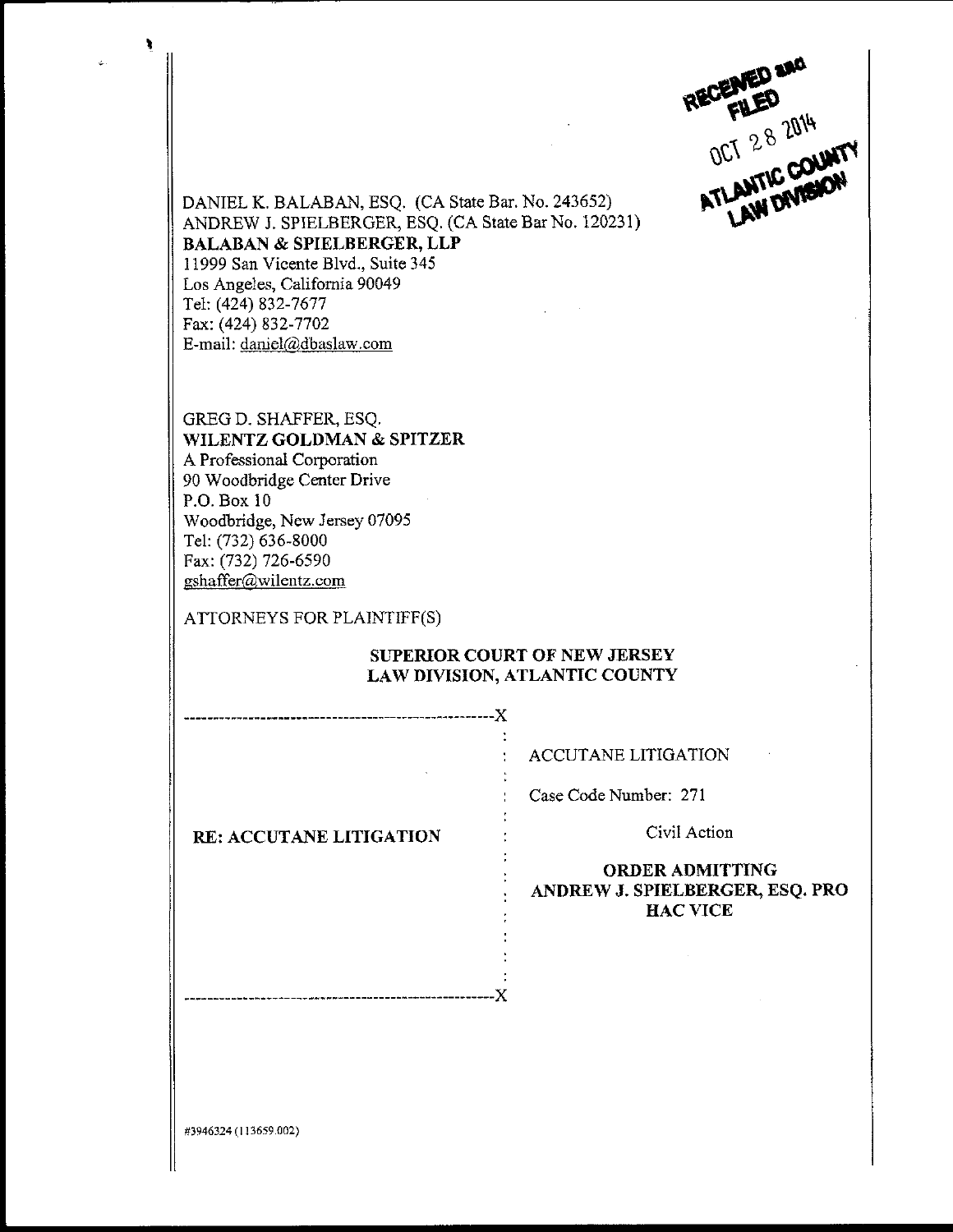This matter being opened to the Court by Gregory D. Shaffer, Esq. of Wilentz, Goldman & Spitzer, a Professional Corporation, counsel for plaintiff, identified on the attached Schedule A, on notice to all interested parties, and the Court having considered the submissions of the parties; and the Court having found that Andrew J. Spielberger, Esq. is a member in good standing of the bar of the highest court of the state in which he is domiciled and principally practices law; and for good cause shown:

It is on this  $28f_{\text{day of}}$   $0c$   $\cancel{\sim}$   $2014$ , hereby

ORDERED that the motion is granted, and that Andrew J. Spielberger, Esq. is admitted to practice *pro hac vice* before this Court in this matter pursuant to R.  $1:21-2$ , for all purposes and in the same manner as an attomey who is admitted to practice in this State and is domiciled and maintains an office for the practice of law in the State of New Jersey, provided that he shall:

1. abide by the Rules of Courts for the State of New Jersey as adopted by the Supreme Court, including all disciplinary rules;

2. consent to the appointment of the Clerk of the Supreme Court as agent upon whom service of process may be made for all actions against his firm that may arise out of participation in this matter.

3. notify this Court immediately of any matter affecting his standing at the bar of any other court; and

4. have all pleadings, motions, correspondence, briefs and other papers submitted to the Court signed by an attorney of record authorized to practice in the State of New Jersey,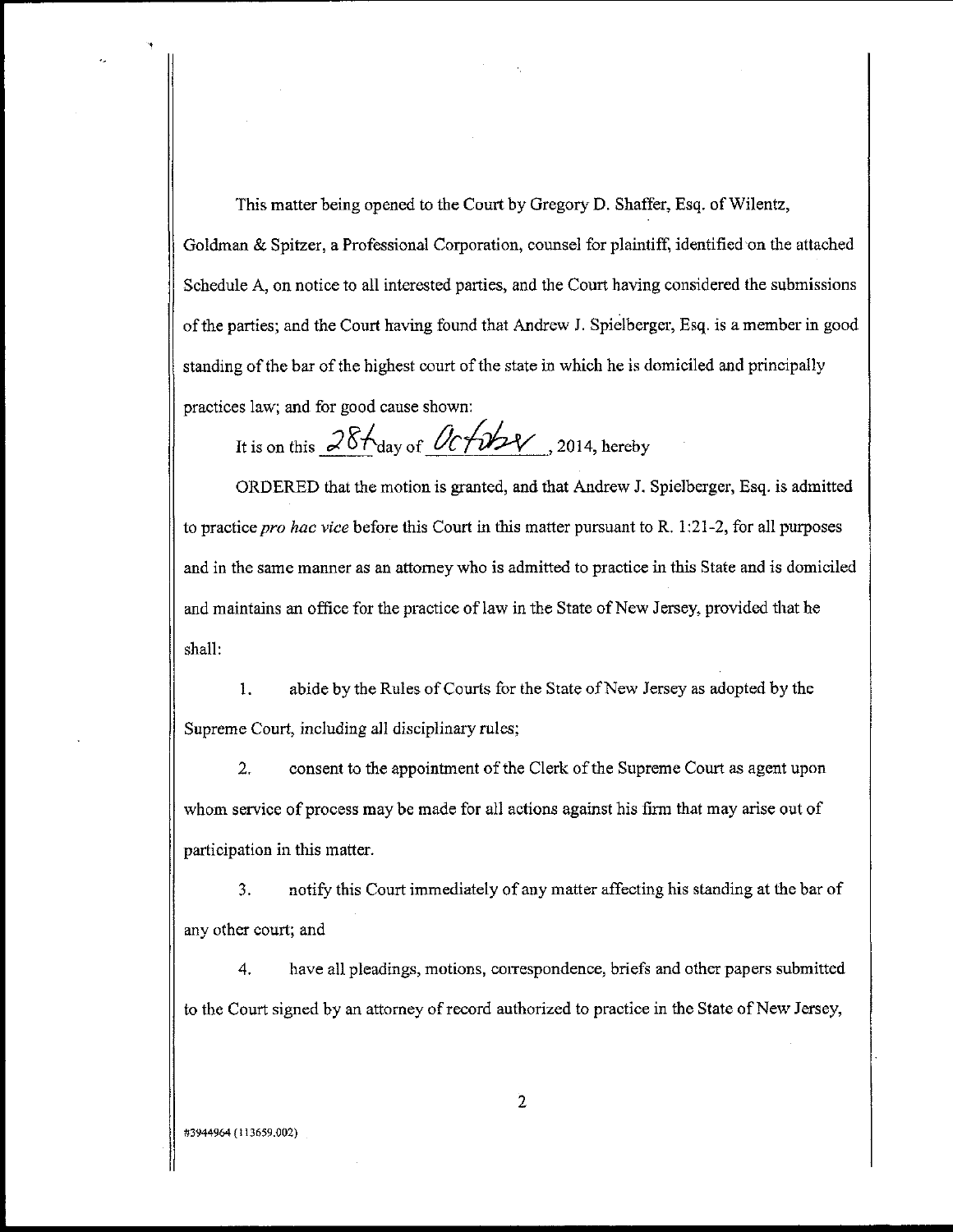who shall be held responsible for them, and for the conduct of the cause, and of Andrew J. Spielberger.

IT IS FURTHER ORDERED that Andrew J. Spielberger shall comply annually with the New .Tersey Rules of Court, R. 1:20-1(b), 1:28-2 and 1:288-1(e), and pay the annual required paymcnt to the Ethics Financial Committee and the New Jersey Fund for Client Protection. lfhe has not done so for this year already, he will make payment within thirty (30) days of the date of this Order.

IT IS FURTHER ORDERED that the Clerk of this Court shall forward a copy of this Order to the Treasurer of the New Jersey Fund for Client Protection; aud

IT IS FIIRTHER ORDERED that counsel for plaintiff shall serve a copy of this Order upon all counsel of record within seven (7) days of the receipt thereof.

Nur Coh

Opposed Unopposed

#3944964 (l13659,002)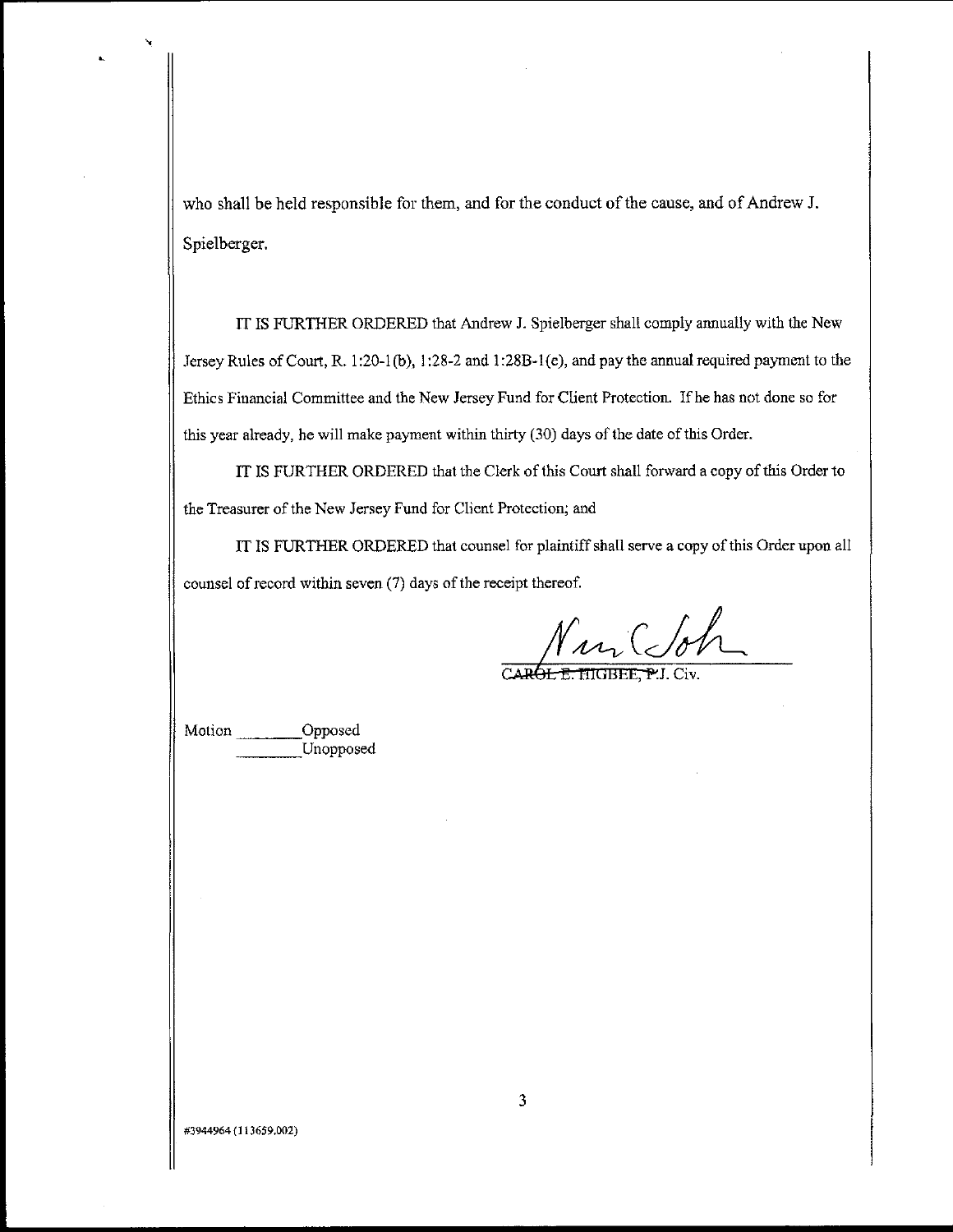### SCHEDULE A

| -MATIER NAME                                                      | 1 M M 'K K'F'. |
|-------------------------------------------------------------------|----------------|
| Minassian, Dania v Hoffman-LA Roche Inc., et al.   ATL-L-00630311 |                |

 $\hat{\mathbf{r}}$ 

#3944964 (l13659.002)

 $\sim$